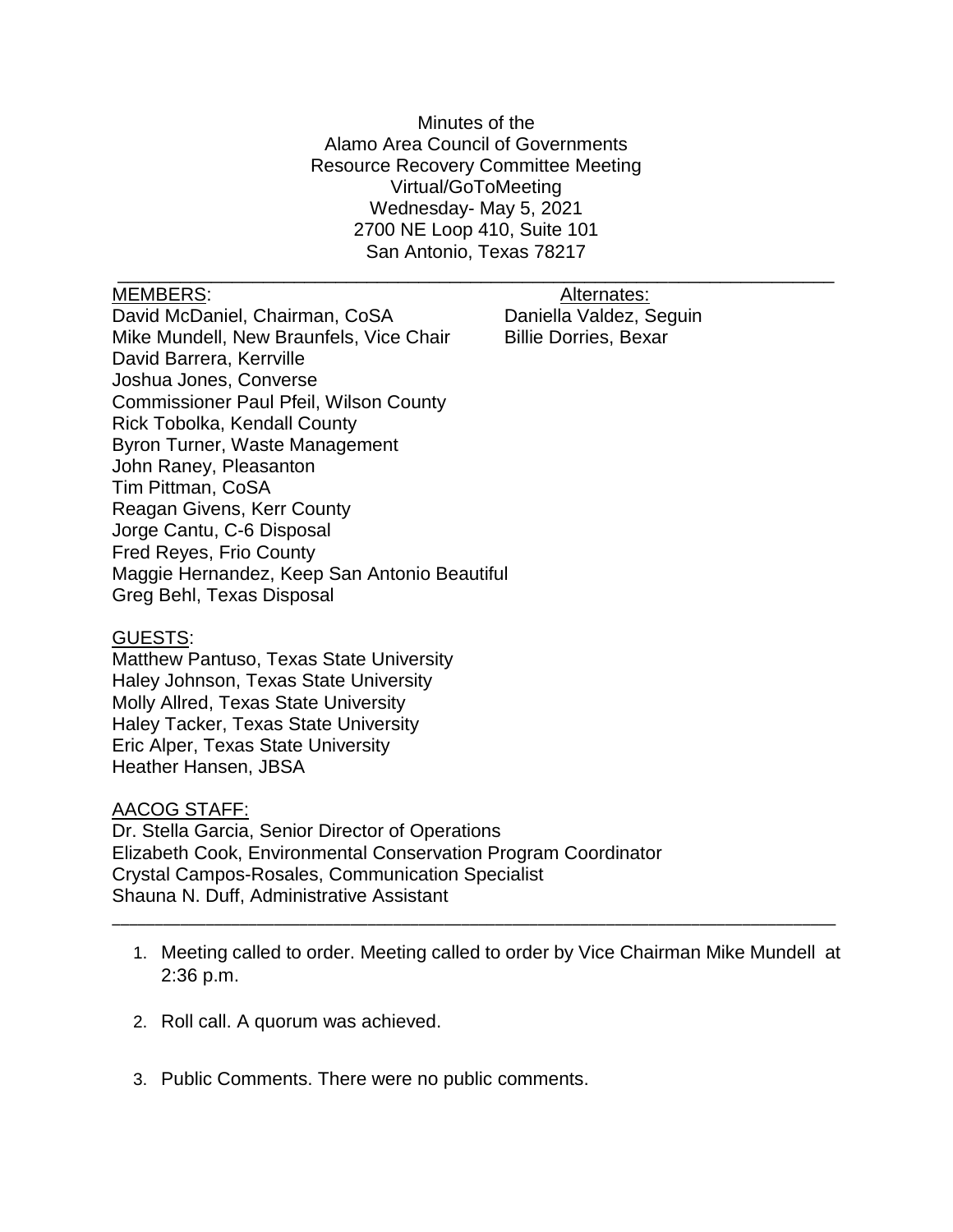4. Consider and act upon approval of the March 17, 2021minutes.

Maggie Hernandez made a motion to approve the March 17, 2021 minutes. David Barrera made a second to the motion. The motion carried.

5. Update from the Environmental Conservation Program.

Elizabeth Cook reported on an update on the Environmental Conservation Program. Discussion included an update from Westward Environmental, Second Nature Compost Facility LLC. AACOG staff is still has not heard back in regards to the requested documentation from them. In regards to the South Central Texas Regional Environmental Task Force Representatives, Malcom Ferris and Stan Jordan are currently in the process of drafting potential bylaws and looking at the budget for consideration by RRC members as part of formalizing with AACOG. For the FY2020 Interlocal Agreement projects, seven (7) projects have been completed. FY2021 awarded grantees have already started their projects, and are expected to be completed by July 30, 2021. Site visits have already started and will continue over the next few months. Funding is still available under the implementation budget and Wilson County is currently in the process of applying for those additional funds. At the March 17, 2021 RRC meeting there was a discussion in regards to using Implementation funds to purchase MedSafe Receptacles. AACOG is currently putting the purchase of the MedSafe Receptacles on hold due to Wilson County applying for the remaining Implementation Funds. For the FY2022 & FY2023 biennium, AACOG staff has received calls from entities inquiring about grant applications. AACOG staff is currently waiting on the funding amount from TCEQ for the FY2022 & FY2023 biennium.

6. Update from TSU on the Regional Solid Waste Management Plan (RSWMP) Results, Matthew Pantuso. TSU

Matthew Pantuso gave a report on the RSWMP. The purpose of Texas State Institute for Government Innovation is to facilitate discussion about goal setting. Matt presented results of the Previous Goals and Objectives Survey. The Resource Recovery Committee completed the survey with an overall grade of C+. The goal that TSU has is to figure out what work and what does not work in regards to the RSWMP. AACOG's Resource Recovery Committee will have an A+ versus a C+ on the RSWMP Goals and Objectives. TSU did a Gradebook in regards to the survey and the results were Goal 1 (Reduce waste generation/disposal and develop responsible waste disposal practices) received the lowest grade; Goal 3 (Maintain proper and safe disposal of remaining waste with adequate landfill capacities and promotion of the development of alternative technologies as economically feasible received the highest grade and Goals 2(Improve the recovery of landscape resources by halting illegal dumping and) and 4 (To utilize private and public financial resources to achieve optimum results in the best practices of integrated solid waste management in the AACOG region.) met in the middle.